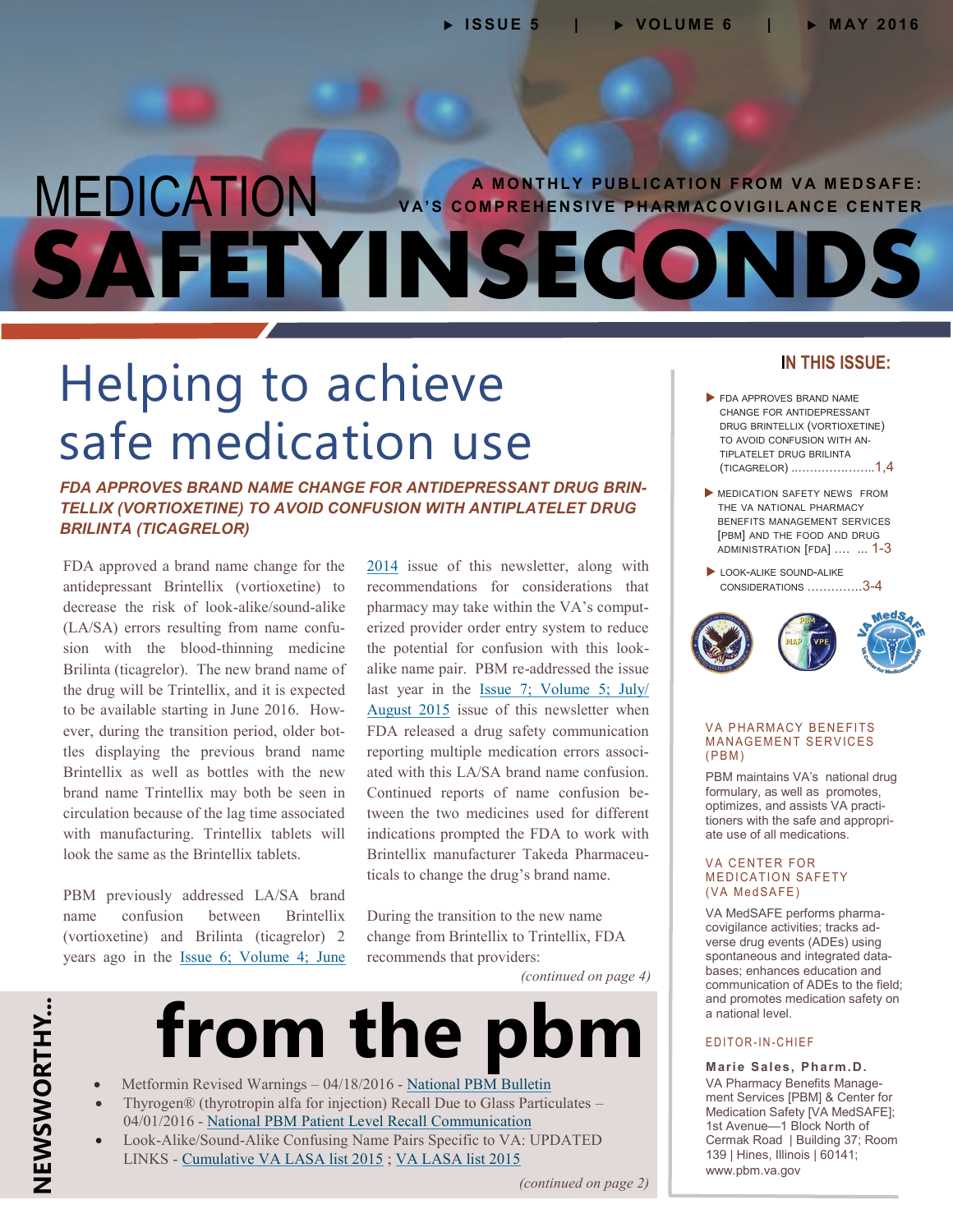## from the fda *(continued from page 1)*

**INFECTIOUS DISEASE** 

#### FDA to review study examining use of oral fluconazole (Diflucan) in pregnancy

#### 4/26/2016

FDA is now evaluating the results of a Danish study that shows a possible increased risk of miscarriage with the use of one or two doses of 150 mg oral fluconazole (Diflucan) for yeast infections. Until their review is complete, FDA recommends cautious prescribing of oral fluconazole during pregnancy:

- **Health care professionals** should be aware that the Centers for Disease Control and Prevention guidelines recommend only using topical antifungal products to treat pregnant women with vulvovaginal yeast infec tions, including for longer periods than usual if these infections persist or recur.
- Patients who are pregnant or actively trying to get pregnant should talk to their health care professionals about alternative treatment options for yeast infections.

The current FDA drug label for the antifungal agent fluconazole (Diflucan) states that data available from human studies do not suggest an increased risk of problems during pregnancy or abnormalities in developing barepeated high doses of oral fluconazole (400-800 mg/day) taken by pregnant women have resulted in abnorbies when women receive a single 150 mg dose of oral fluconazole to treat vaginal yeast infections. However, malities at birth.

#### **ENDOCRINOLOGY**

#### [FDA revises warnings regarding use of the diabetes medicine metformin in certain patients with reduced kid](http://www.fda.gov/Drugs/DrugSafety/ucm493244.htm)ney function

4/8/2016

NEWSWORTHY.

**NOWS** 

IEW

 $\overline{\phantom{a}}$ 

 $\frac{1}{\sqrt{2}}$ 

safely used in patients with mild to moderate renal impairment. New labeling changes will reflect this infor-FDA recently reviewed evidence in the published medical literature and concluded that metformin may be mation. Label revisions will also recommend determining kidney function using glomerular filtration rate (instead of blood creatinine clearance) since it incorporates patient's age, gender, race, and/or weight. FDA recommendations include :

- *Before starting metformin, obtain the patient's eGFR.*
- *Metformin is contraindicated in patients with an eGFR below 30 mL/minute/1.73 m2.*
- *Starting metformin in patients with an eGFR between 30-45 mL/minute/1.73 m2 is not recommended.*
- *Obtain an eGFR at least annually in all patients taking metformin. In patients at increased risk for the development of renal impairment such as the elderly, renal function should be assessed more frequently.*
- *In patients taking metformin whose eGFR later falls below 45 mL/minute/1.73 m2, assess the benefits and risks of continuing treatment. Discontinue metformin if the patient's eGFR later falls below 30 mL/ minute/1.73 m2.*
- *Discontinue metformin at the time of or before an iodinated contrast imaging procedure in patients with an eGFR between 30 and 60 mL/minute/1.73 m2; in patients with a history of liver disease, alcoholism, or heart failure; or in patients who will be administered intra-arterial iodinated contrast. Re-evaluate eGFR 48 hours after the imaging procedure; restart metformin if renal function is stable.*

For additional details, please see the [National PBM Bulletin i](http://www.pbm.va.gov/PBM/vacenterformedicationsafety/nationalpbmbulletin/Metformin_Revised_Warnings_NATIONAL_PBM_BULLETIN_041816_FINAL.pdf)ssued by PBM last month.

#### [FDA adds warnings about heart failure risk to labels of type 2 diabetes medicines containing saxagliptin and](http://www.fda.gov/Drugs/DrugSafety/ucm486096.htm)  alogliptin

#### 4/5/2016

FDA reports that type 2 diabetes medicines containing saxagliptin and alogliptin may increase the risk of heart failure (especially in patients who already have heart or kidney disease) and adds new warnings to the drug labels. This is based on two large clinical trials conducted in patients with type 2 diabetes mellitus and heart disease: *(continued on page 3)* 

2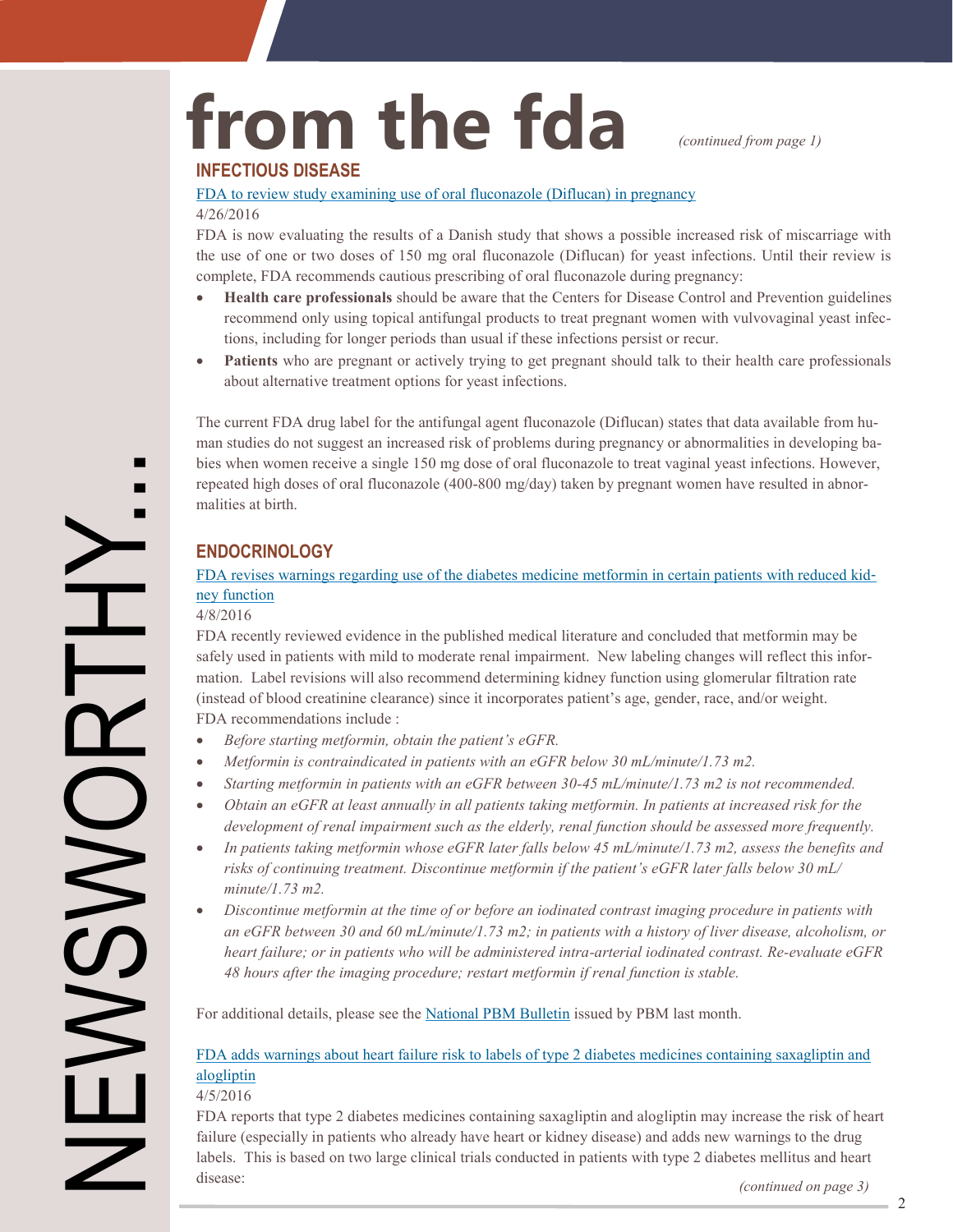## from the fda *(continued from page 2)*

- The Saxagliptin Assessment of Vascular Outcomes Recorded in Patients with Diabetes Mellitus (SAVOR) trial was a large, prospective, multicenter, randomized, double-blind, placebo-controlled trial conducted in 16,492 patients.
	- $\diamond$  Patients were followed for a median duration of 2 years.
	- $\Diamond$  More patients randomized to the saxagliptin group (289/8280, 3.5%) were hospitalized for heart failure compared to patients randomized to placebo (228/8212, 2.8%) [estimated hazard ratio: 1.27; 95% confi dence interval: 1.07, 1.51].
	- $\Diamond$  Identified risk factors in patients hospitalized for heart failure included a history of heart failure or renal impairment.
- The Examination of Cardiovascular Outcomes with Alogliptin versus Standard of Care in Patients with Type 2 Diabetes Mellitus and Acute Coronary Syndrome (EXAMINE) trial was a multicenter, randomized, double-blind, placebo-controlled trial that enrolled 5,380 patients.
	- $\diamond$  Patients were followed for 1.5 years on average.
	- $\Diamond$  More patients randomized to the alogliptin group (106/2701, 3.9%) experienced at least one hospitalization for heart failure compared to patients randomized to placebo (89/2679, 3.3%).

FDA recommends that healthcare professionals:

- Consider the risk and benefits of saxagliptin or alogliptin prior to initiating treatment in patients at a higher risk for heart failure.
- Observe patients receiving saxagliptin or alogliptin for signs and symptoms of heart failure.  $\Diamond$  If heart failure develops, consider discontinuing the drug and monitor diabetes control.
	- If blood sugar level is not well-controlled with a patient's current treatment, other diabetes medicines may be required.
- Instruct patients about :
	- $\Diamond$  Signs and symptoms of heart failure, such as:
		- $\Rightarrow$ Unusual shortness of breath during daily activities
		- $\Rightarrow$ Trouble breathing when lying down
		- $\Rightarrow$ Tiredness, weakness, or fatigue
	- $\Rightarrow$ Weight gain with swelling in the ankles, feet, legs, or stomach
	- Not stopping their saxagliptin or alogliptin medicine without first talking to their health care professional.
	- $\Diamond$  Contacting their health care professional right away if they develop signs and symptoms of heart failure when taking saxagliptin or alogliptin.

## Getting the most from our safety surveillance

#### *LOOK-ALIKE SOUND-ALIKE CONSIDERATIONS*

<span id="page-2-0"></span>NEWSWORTHY...

VSWORTI

П

 One local VA medical center (VAMC) reported two look-alike/ sound-alike (LA/SA) scenarios that involved brand name mix-ups at the transition of care, during admission.

- On one occasion, name pair confusion occurred between Proto nix® and Prothrombin Complex. Although the patient was receiving pantoprazole as an outpatient, the admitting provider may have thought of the brand name "Protonix®" and inadvert ently ordered the wrong drug (Prothrombin complex) instead due to orthographic and phonetic similarities. The pharmacist

caught the error while processing the order, and the patient never received prothrombin complex.

- thought to order Lamisil® with the nail dermatophytosis diagno-Another incident transpired between Lamisil® and lamivudine. During a prior hospitalization, a patient was diagnosed with nail dermatophytosis, but not prescribed treatment or medication at that time. Upon this admission, the nurse practitioner may have sis and selected lamivudine in error from the drop down menu due to similar spelling. As the pharmacist conducted a